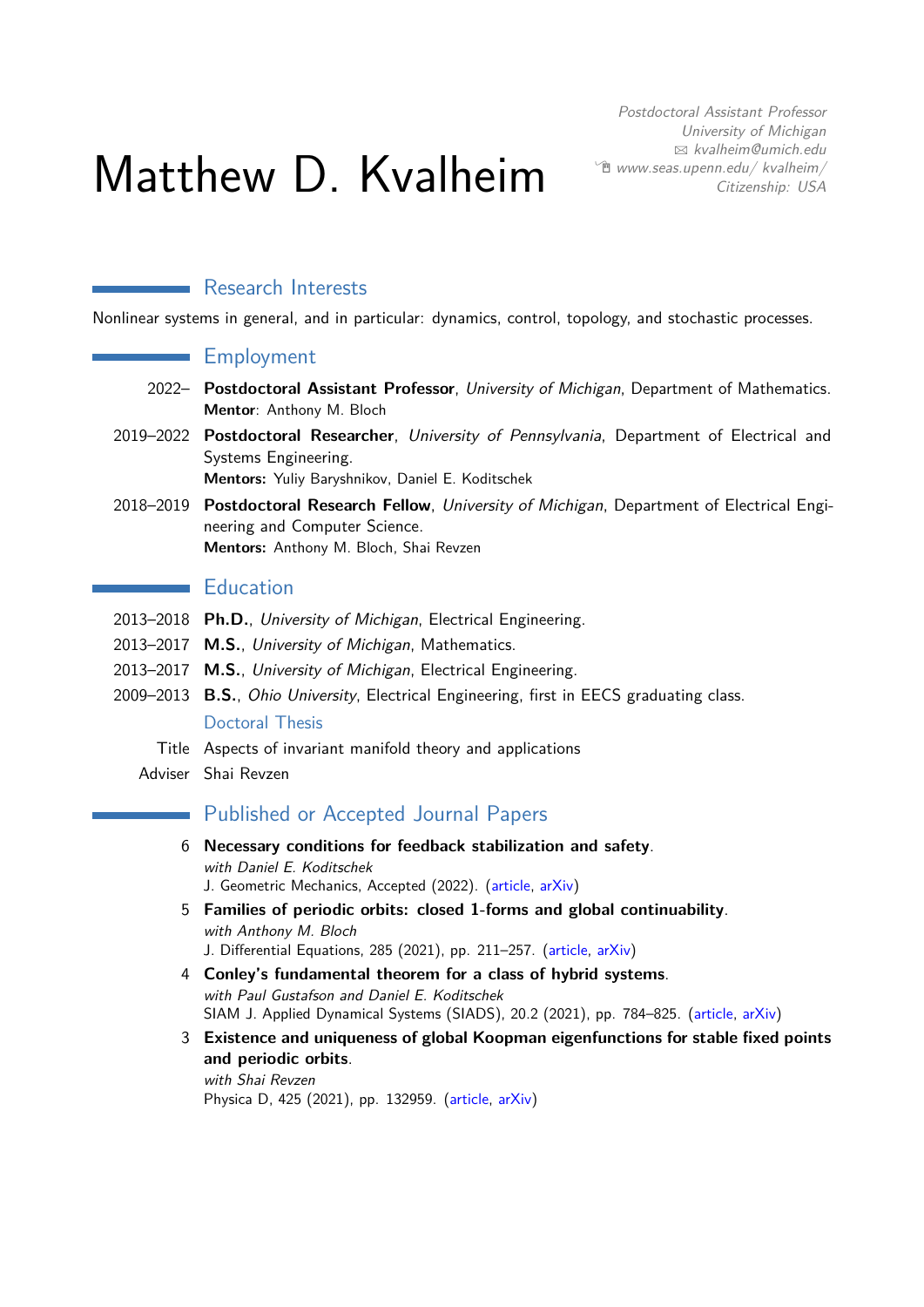- 2 **Gait modeling and optimization for the perturbed Stokes regime**. with Brian Bittner and Shai Revzen Nonlinear Dynamics, 97.4 (2019), pp. 2249–2270. [\(article,](https://link.springer.com/article/10.1007/s11071-019-05121-3) [arXiv\)](https://arxiv.org/abs/1906.04384)
- 1 **Global linearization and fiber bundle structure of invariant manifolds**. with Jaap Eldering and Shai Revzen Nonlinearity, 31.9 (2018), pp. 4202–4245. [\(article,](http://iopscience.iop.org/article/10.1088/1361-6544/aaca8d) [arXiv\)](https://arxiv.org/abs/1711.03646)

## Submitted Journal Papers and other Preprints

- 8 **Obstructions to asymptotic stabilization**. SIAM J. Control and Optimization (SICON), Under Review (2022). [\(arXiv\)](https://arxiv.org/abs/2205.07840)
- 7 **A generalization of the Hopf degree theorem**. Proceedings of the American Mathematical Society, Under Review (2022). [\(arXiv\)](https://arxiv.org/abs/2203.10371)
- 6 **Estimating phase from observed trajectories using the temporal 1-form**. with Simon Wilshin, Clayton Scott, and Shai Revzen Physical Review E, Under Review (2022). [\(arXiv\)](https://arxiv.org/abs/2203.04498)
- 5 **Flux in tilted potential systems: negative resistance and persistence**. with Yuliy Baryshnikov Communications in Mathematical Physics, Under Review (2021). [\(arXiv\)](https://arxiv.org/abs/2108.06431)
- 4 **A pasting lemma for Lipschitz functions**. with Paul Gustafson and Samuel A. Burden (2021). [\(arXiv\)](https://arxiv.org/abs/2109.08209)
- 3 **Phase response curves and the role of coordinates**. with Simon Wilshin and Shai Revzen (2021). [\(arXiv\)](https://arxiv.org/abs/2111.06511)
- 2 **Poincaré-Hopf theorem for hybrid systems**.  $(2021)$ .  $(arXiv)$
- 1 **Reverse-engineering invariant manifolds with asymptotic phase**. with Shai Revzen  $(2016)$ .  $(arXiv)$

# Peer-reviewed Conference Papers

2 **Generic properties of Koopman eigenfunctions for stable fixed points and periodic orbits**.

with David A. Hong and Shai Revzen IFAC-PapersOnline, 54.9 (2021), pp. 267–272. [\(article,](https://www.sciencedirect.com/science/article/pii/S2405896321006443) [arXiv\)](https://arxiv.org/abs/2010.04008)

1 **Data-driven models of legged locomotion**. with Shai Revzen SPIE Defense + Security. International Society for Optics and Photonics (2015). [\(article\)](https://www.spiedigitallibrary.org/conference-proceedings-of-spie/9467/94671V/Data-driven-models-of-legged-locomotion/10.1117/12.2178007.short)

## **Book Chapters**

- 2 **Bioinspired legged locomotion, chapter 3.2: Templates and anchors**. with Shai Revzen Butterworth-Heinemann, Elsevier, Oxford (2017)
- 1 **Bioinspired legged locomotion, chapter 3.5: Locomotion as an oscillator**. with Shai Revzen Butterworth-Heinemann, Elsevier, Oxford (2017)

# Teaching Experience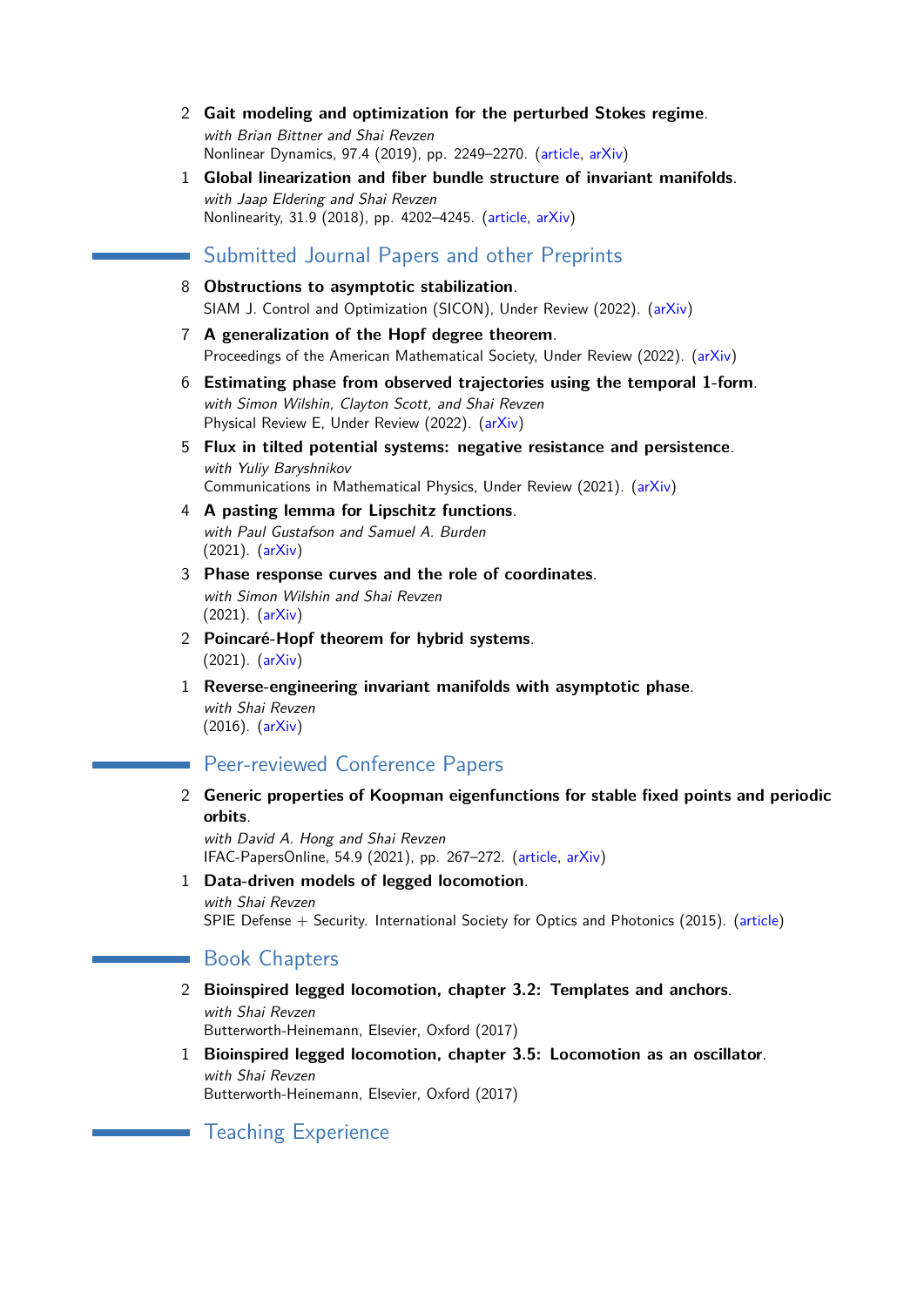2015–2022 **Private Tutor**, WyzAnt, Inc..

Independent contractor; mathematics, electrical engineering; perfect score on student evaluations (out of 19 total); 160+hours experience

- 2019 **Guest Lecturer**, University of Pennsylvania, Philadelphia, PA. Graduate course: Dynamical Systems for Engineering and Biological Applications (ESE 512) Course instructor: Daniel E. Koditschek
- 2014 **Graduate Student Instructor**, University of Michigan, Ann Arbor, MI. Senior-level course: Discrete-Time Signal Processing (EECS 451) Course instructor: Laura Balzano
- 2011–2012 **Supplemental Instruction Leader, Academic Achievement Center**, Ohio University, Athens, OH. Sophomore-level course: Statics (CE 220)

# **Mentoring and Outreach**

- 2019–present **Mentor of graduate students**, University of Pennsylvania. Mentored 2 graduate students in research
	- 2019 **Volunteer, demonstrations to visiting K-12 students, Philly Robotics Expo (PRX)**, University of Pennsylvania, Philadelphia, PA. Representing GRASP Laboratory, University of Pennsylvania; robotics outreach
	- 2019 **Volunteer, demonstrations to members of the National Society of Black Engineers**, 45th Annual Convention of the National Society of Black Engineers (NSBE), Detroit, MI. Representing BIRDS Laboratory, University of Michigan; robotics outreach
	- 2013–2018 **Mentor of undergraduate and graduate students, BIRDS Laboratory**, University of Michigan.

Mentored 2 undergraduate and 3 graduate students

2015 **Volunteer, demonstrations to visiting Chinese dignitaries**, University of Michigan, Ann Arbor, MI.

Representing University of Michigan; robotics outreach

2015 **Volunteer, demonstrations to alumni and industry**, Engineering Graduate Symposium, Ann Arbor, MI.

Representing BIRDS Laboratory, University of Michigan; robotics outreach

- 2015 **Volunteer, panel particpant**, Graduate Student Council, Ann Arbor, MI. Member of panel of University of Michigan graduate students; answering questions from prospective graduate students
- 2014 **Volunteer, demonstrations to elementary schoolers**, Bryant Elementary School, Ann Arbor, MI.

Representing BIRDS Laboratory, University of Michigan; robotics outreach

## **Talks**

- 2022 **Large deviations, persistent homology, and Brownian conductors with negative resistance**, Invited talk, Cornell University, online. Probability Seminar
- 2022 **When can hybrid systems operate safely?**, Invited talk, University of Michigan, online. Control Seminar
- 2022 **Flux in small noise dynamics: persistence and negative resistance**, Invited talk, Brown University, Division of Applied Mathematics, online.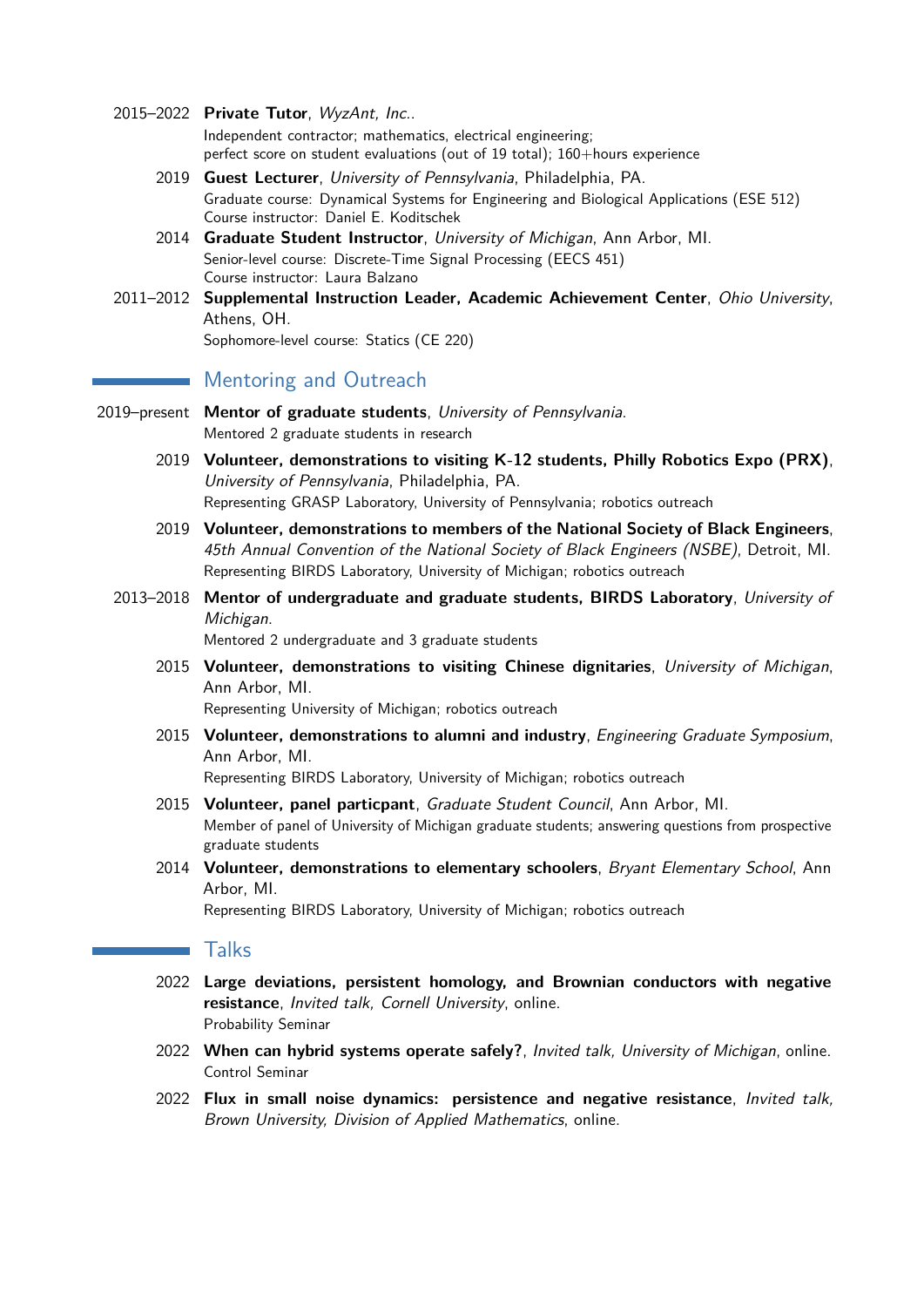- 2021 **Flux in small noise dynamics: negative resistance and persistence**, Invited talk, University of Illinois Urbana-Champaign, online. Mathematical Biology Seminar
- 2021 **When and how are hybrid dynamical systems conjugate to their classical quotients?**, Invited talk, SIAM Conference on Control and its Applications, online. with Samuel A. Burden Minisymposium: Physically grounded semantics for programming hybrid dynamical systems
- 2021 **Toward a physically grounded type theory for robot task composition.**, Invited talk, IEEE International Conference on Robotics and Automation (ICRA), online. with Daniel E. Koditschek and Paul Gustafson Workshop: Compositional robotics: mathematics and tools
- 2021 **Toward a physically grounded type theory for robot task composition**, Invited talk, IEEE International Conference on Robotics and Automation (ICRA), online. with Daniel E. Koditschek and Paul Gustafson Workshop: Compositional robotics: mathematics and tools
- 2021 **Small noise dynamics, persistence, and negative resistance**, Invited talk, SIAM Conference on Applications of Dynamical Systems, online. with Yuliy Baryshnikov Minisymposium: Stochastic oscillators
- 2021 **Flux in tilted potential systems: negative resistance and persistence**, Invited talk, Army Research Office SLICE MURI W911NF-18-1-032 Group Meeting, online.
- 2021 **Towards a Conley theory for hybrid dynamical systems**, Invited talk, Rutgers University, online.

TRIPODS/DATA-INSPIRE Workshop: Dynamics, Topology, and Robotic Control

- 2021 **Hierarchical composition via collapse of dimension in dynamical systems**, Invited talk, ETH Zürich, online. Series: Autonomy Talks
- 2021 **Existence and uniqueness of global linearizing coordinates**, Invited talk, Army Research Lab, online.

Representing the MURI group funded by Army Research Office MURI 911NF-17-1-0306

- 2021 **Safety and stabilization: necessary conditions**, Invited talk, Army Research Office SLICE MURI W911NF-18-1-032 Group Meeting, online.
- 2021 **Necessary conditions for feedback stabilization and safety**, Invited talk, University of Pennsylvania, online. Kod\*Lab Research Seminar
- 2020 **Proving periodic orbits exist: global continuation and Lyapunov 1-forms**, Invited Talk, University of Pennsylvania, online. Graduate Research Seminar in Applied Topology (GRST)
- 2020 **Proving periodic orbits exist: Lyapunov 1-forms and global continuation**, Invited talk, University of Pennsylvania, online. Kod\*Lab Research Seminar
- 2020 **Geometry and dynamics of circulant systems**, Invited talk, AMS sectional meeting, online.

with Anthony M. Bloch (speaker) Special session: Geometric dynamics

2020 **Conley's fundamental theorem for a class of hybrid systems**, Invited talk, Army Research Office SLICE MURI W911NF-18-1-032 Group Meeting, online.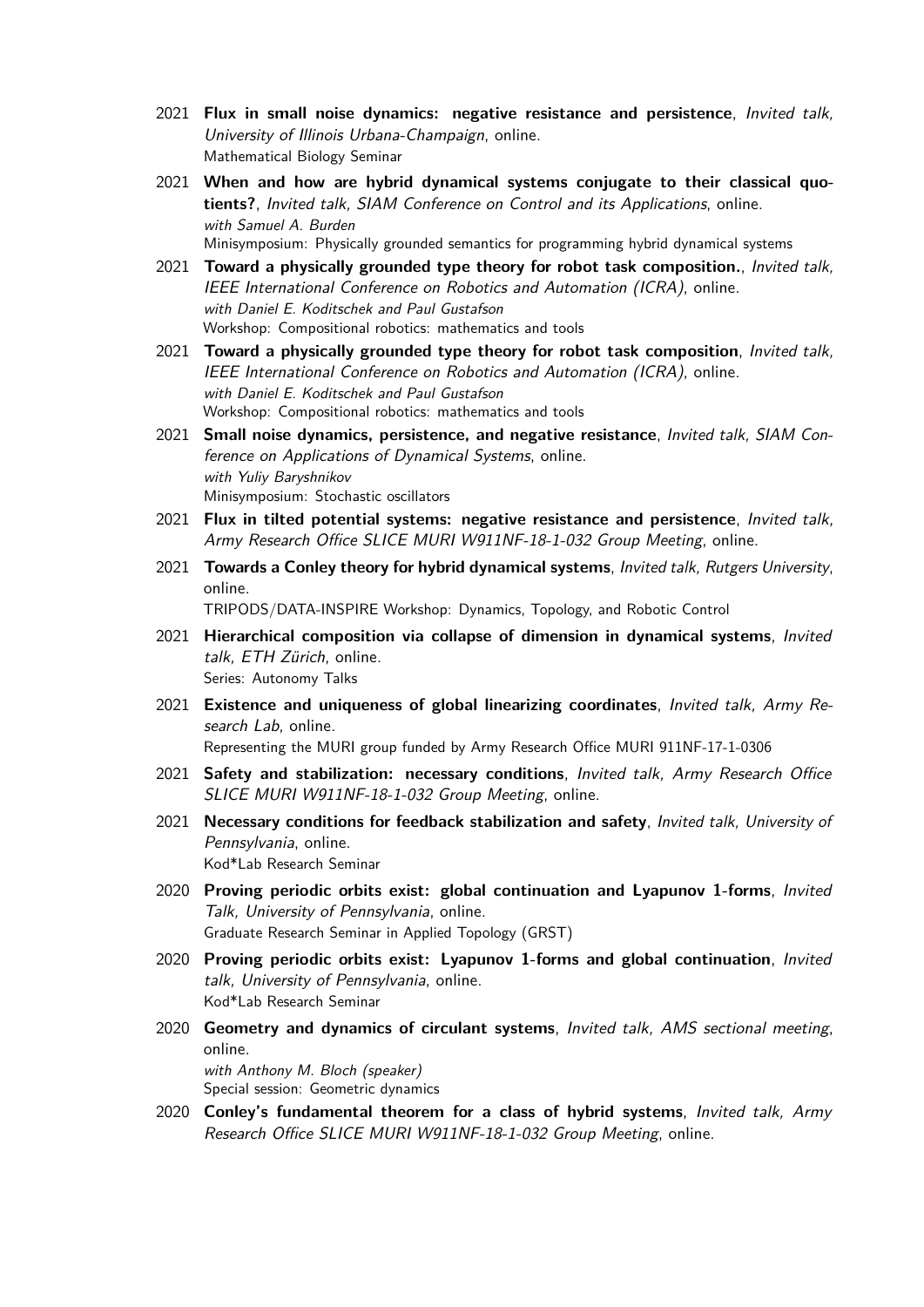- 2020 **Conley's fundamental theorem for a class of hybrid systems**, Invited talk, University of Pennsylvania, online. Kod\*Lab Research Seminar
- 2020 **Toward a task planning theory for robot hybrid dynamics**, Invited talk, BIRS-CMO, online.

with Daniel E. Koditschek and Paul Gustafson Workshop: Topological complexity and motion planning

- 2020 **Isochrons from short, noisy data**, Invited talk, Dynamics Days Europe, online. with Simon Wilshin, Clayton Scott, and Shai Revzen Minisymposium: Stochastic oscillators
- 2019 **Invariant manifolds, locomotion, and the Koopman operator**, Invited Talk, University of Pennsylvania, Philadelphia, PA. Chaudhari Research Group Seminar
- 2019 **Templates, anchors, and normally hyperbolic invariant manifolds**, Invited Talk, University of Pennsylvania, Philadelphia, PA. DAIR Lab Research Seminar
- 2019 **Templates, anchors, and normally hyperbolic invariant manifolds**, Invited Talk, University of Pennsylvania, Philadelphia, PA. ScalAR Lab Research Seminar
- 2019 **Existence and uniqueness of linearizing semiconjugacies for stable fixed points and periodic orbits**, Invited talk, California Institute of Technology, Pasadena, CA. Army Research Office MURI 911NF-17-1-0306 Group Meeting
- 2019 **Is legged locomotion almost smooth?**, Dynamic Walking, Calgary, AB, Canada. with Shai Revzen (speaker) and George Council
- 2019 **Dynamics of circulant systems of ODEs**, Invited talk, SIAM Conference on Applications of Dynamical Systems, Snowbird, UT. with Anthony M. Bloch (speaker)
- 2019 **Reduced-order models for locomotion in the perturbed Stokes regime**, Invited talk, SIAM Conference on Applications of Dynamical Systems, Snowbird, UT. with Shai Revzen
- 2019 **Hybrid oscillators: phase and amplitude in a class of non-smooth systems**, Invited talk, SIAM Conference on Applications of Dynamical Systems, Snowbird, UT. with Shai Revzen
- 2018 **Aspects of invariant manifold theory and applications**, Invited talk, University of California Santa Barbara, Santa Barbara, CA. Army Research Office MURI 911NF-17-1-0306 Group Meeting
- 2018 **Oscillators, asymptotic phase, and reduction of dynamical systems**, Invited talk, University of Michigan, Ann Arbor, MI. Applied and Interdisciplinary Mathematics Student Seminar
- 2018 **Testing an extended 'Posture Principle'**, Annual meeting of the Society for Integrative and Comparative Biology (SICB), San Francisco, CA. with Shai Revzen
- 2018 **Invariant manifolds, asymptotic phase, and data-driven algorithms**, Invited talk, University of Pennsylvania, Philadelphia, PA. Kod\*Lab Research Seminar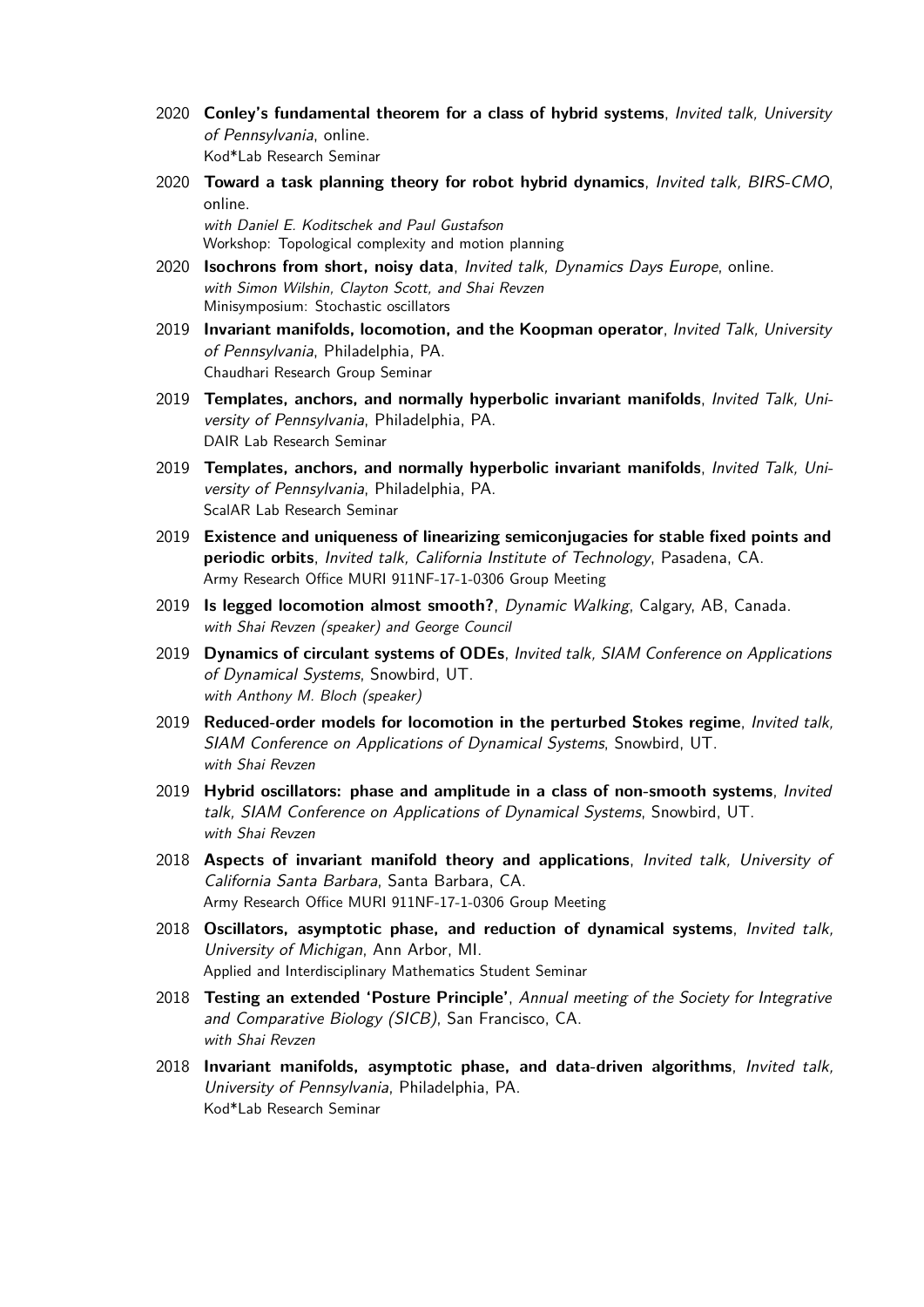- 2016 **A recipe for embedding templates in anchors**, Invited talk, University of Michigan, Ann Arbor, MI. Legged Robotics Seminar
- 2015 **Introduction to homology: towards topological data analysis, pt. II/II**, Invited talk, University of Michigan, Ann Arbor, MI. Signal Processing Student Seminar
- 2015 **Introduction to homology: towards topological data analysis, pt. I/II**, Invited talk, University of Michigan, Ann Arbor, MI. Signal Processing Student Seminar
- 2015 **Phase-based models of rhythmic systems**, Dynamic Walking, Columbus, OH. with Shai Revzen
- 2015 **Better models of rhythmic systems: predicting locomotion from phase alone**, Annual meeting of the Society for Integrative and Comparative Biology (SICB), West Palm Beach, FL. with Shai Revzen
- 2014 **Why the trot?**, Annual meeting of the Society for Integrative and Comparative Biology (SICB), Austin, TX. with Shai Revzen and Sam Burden (speakers)

#### Posters

2020 **A mode map representation to predict steady states and attraction basins for legged locomotion on obstacle terrains**, International Conference on Intelligent Robotics and Systems (IROS), online.

with Haodi Hu (presenter), Michelle Joyce, Simon Wilshin, Andrew Spence, and Feifei Qian Workshop: Robotics-inspired biology

- 2019 **Principal Koopman eigenfunctions for nonlinear and nonsmooth systems**, University of California, Los Angeles, Los Angeles, CA. with Shai Revzen Workshop: Operator theoretic methods in dynamic data analysis and control
- 2019 **Principal Koopman eigenfunctions for nonlinear and nonsmooth systems**, University of California, Los Angeles, Los Angeles, CA. with Shai Revzen Workshop: Operator theoretic methods in dynamic data analysis and control
- 2018 **Global linearization and fiber bundle structure of invariant manifolds**, AIMS Conference Series on Dynamical Systems and Differential Equations, Taipei, Taiwan. with Jaap Eldering and Shai Revzen
- 2018 **Templates and Anchors: a review of notions of model reduction**, Dynamic Walking, Pensicola, FL. with Shai Revzen
- 2017 **Asymptotic phase, model reduction, and control of Templates & Anchors**, Ohio State University, Mathematical Biosciences Institute, Columbus, OH. with Shai Revzen Workshop: Sensorimotor control of animals and robots
- 2017 **A dynamical systems perspective on Templates & Anchors: some general methods for anchoring templates**, IEEE/RSJ International Conference on Intelligent Robots and Systems (IROS), Vancouver, BC. with Shai Revzen Workshop: Robotics-inspired Biology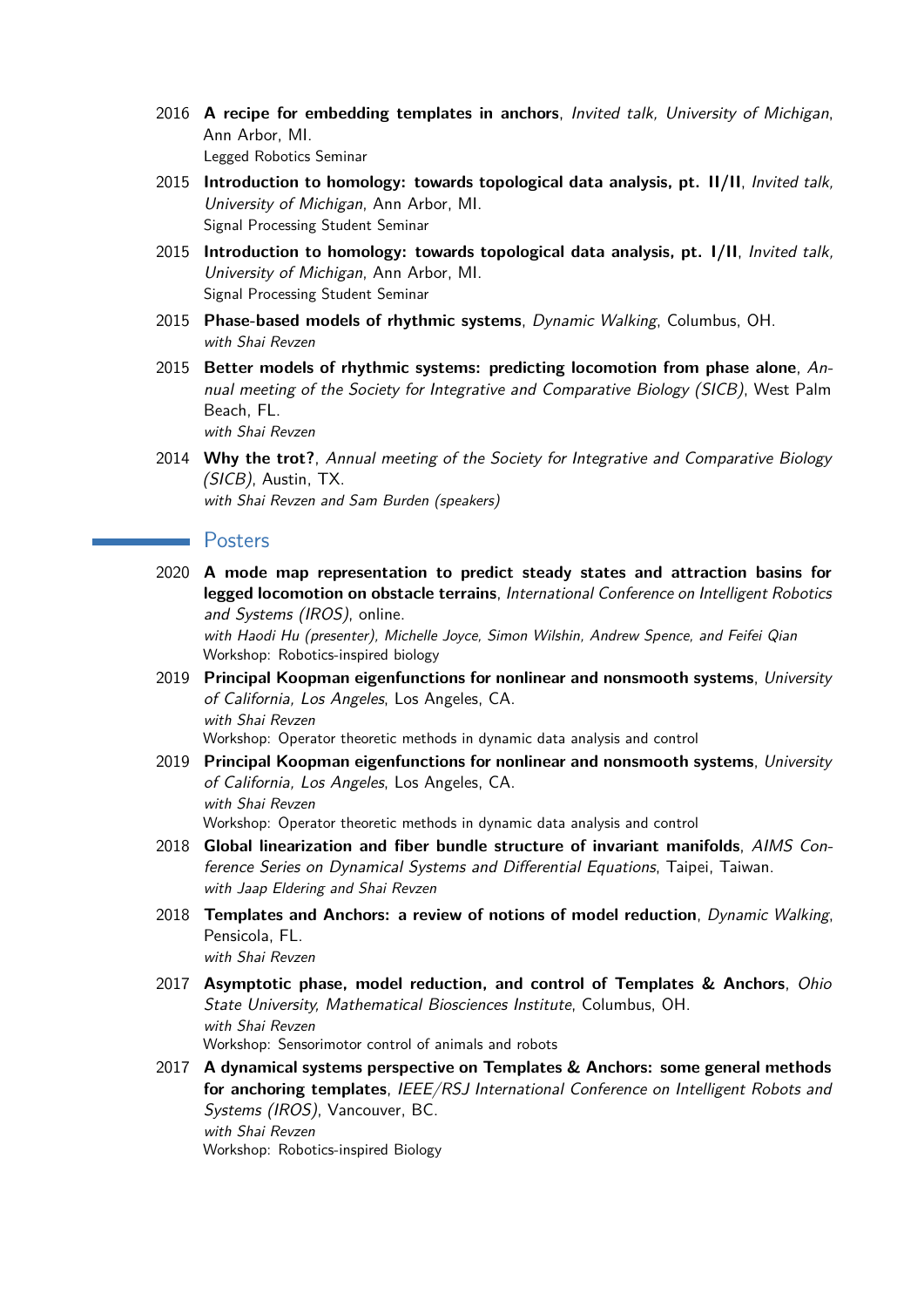- 2014 **Phase-based algorithm for modeling time-rescaling distortion of rhythmic data**, University of Michigan, Ann Arbor, MI. with Shai Revzen Engineering Graduate Symposium
- 2013 **A hybrid system provides a robust alternative to a linear regulator**, University of Michigan, Ann Arbor, MI. with Shai Revzen

Engineering Graduate Symposium

2013 **An indoor navigation device for use in GPS-denied environments**, University of Michigan, Ann Arbor, MI, Award: 1st place, EECS division. with Ryan Kollar, Christopher Moore, Jessica Belzer, and Matthew Miltner Ohio University Student Expo

## **Honors and Awards**

- 2013 **Rackham Engineering Award**, University of Michigan. Graduate fellowship awarded by Rackham Graduate School
- 2013 **Outstanding Senior in Electrical Engineering**, Ohio University. Awarded by a faculty panel
- 2013 **First place, Undergraduate Student Expo**, Ohio University. Senior design team awarded first place in the EECS division
- 2012 **Undergraduate Research Award, College of Engineering**, Ohio University. My proposal was funded for a semester of undergraduate research
- 2012 **Outstanding Junior in Electrical Engineering**, Ohio University. Awarded by a faculty panel
- 2009–2013 **Gateway Excellence Scholarship**, Ohio University. Academic merit-based scholarship (full tuition)
	- 2011 **Dean's Scholarship**, Ohio University. Academic merit-based scholarship
	- 2011 **Fritz/Dolores Russ Scholarship**, Ohio University. Academic merit-based scholarship

# **Academic Service**

#### Referee for

**SIAM J. Control and Optimization, Stochastic Models, Biological Cybernetics, Annual Reviews in Control, IEEE Conference on Decision and Control (CDC), ASME J. Biomechanical Engineering, Robotics: Science and Systems (RSS)**, and others.

#### Co-organizer

- 2022 **IEEE International Conference on Robotics and Automation (ICRA)**. Workshop: Compositional Robotics: Mathematics and Tools
- 2022 **Festschrift in honor of Daniel E. Koditschek**.

#### Professional Memberships

**American Mathematical Society (AMS), Institute of Electrical and Electronics Engineers (IEEE), Society for Industrial and Applied Mathematics (SIAM), SIAM Activity Group on Dynamical Systems (SIAG/DS)**, and others.